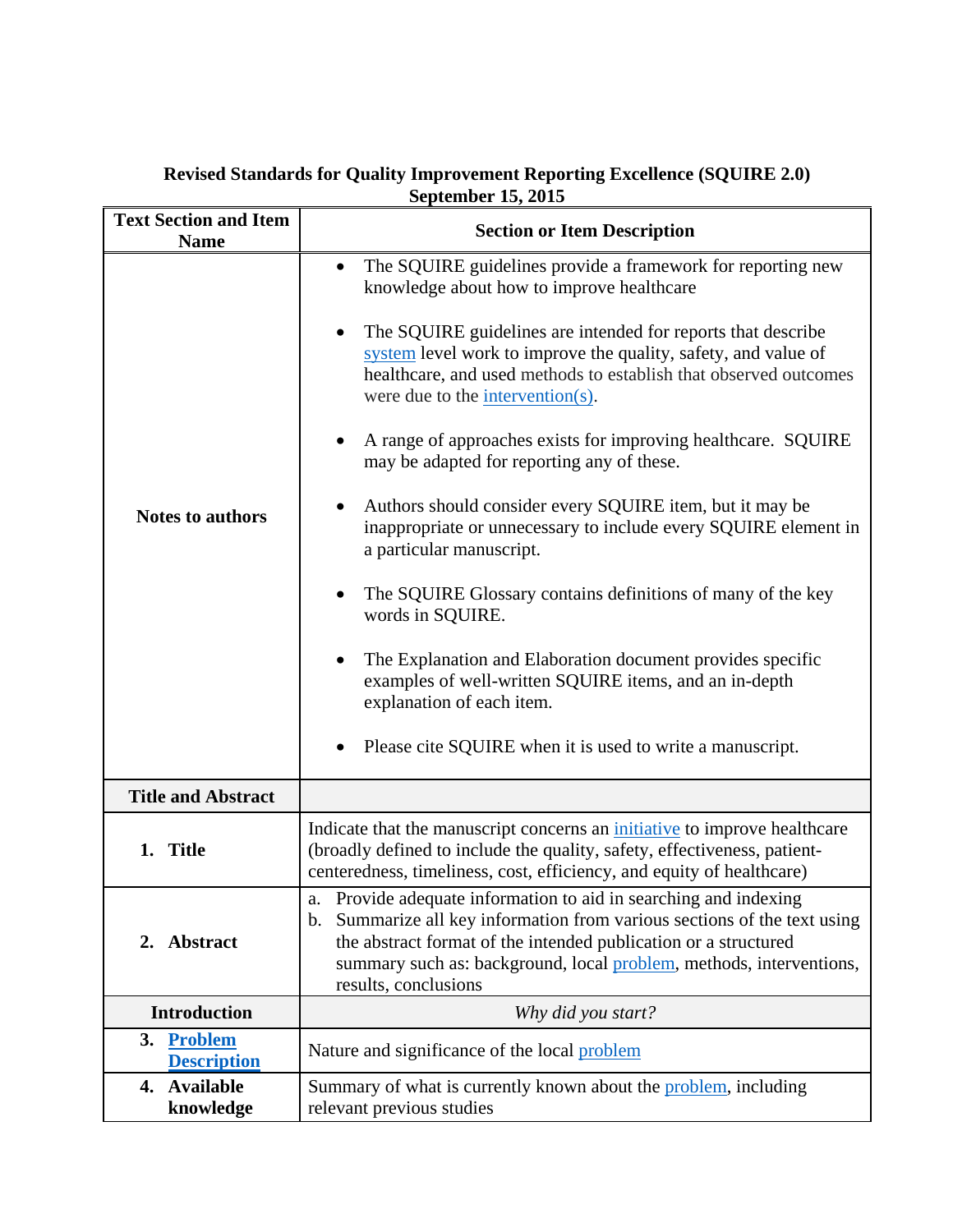| 5. Rationale                         | Informal or formal frameworks, models, concepts, and/or theories used to<br>explain the problem, any reasons or assumptions that were used to                                                                                                                                                                                                                                                                                                                                                                                                                                                                             |
|--------------------------------------|---------------------------------------------------------------------------------------------------------------------------------------------------------------------------------------------------------------------------------------------------------------------------------------------------------------------------------------------------------------------------------------------------------------------------------------------------------------------------------------------------------------------------------------------------------------------------------------------------------------------------|
|                                      | develop the $\frac{intervention(s)}{s}$ , and reasons why the $\frac{intervention(s)}{s}$ was<br>expected to work                                                                                                                                                                                                                                                                                                                                                                                                                                                                                                         |
| <b>Specific aims</b><br>6.           | Purpose of the project and of this report                                                                                                                                                                                                                                                                                                                                                                                                                                                                                                                                                                                 |
| <b>Methods</b>                       | What did you do?                                                                                                                                                                                                                                                                                                                                                                                                                                                                                                                                                                                                          |
| 7. Context                           | Contextual elements considered important at the outset of introducing the<br>intervation(s)                                                                                                                                                                                                                                                                                                                                                                                                                                                                                                                               |
| <b>Intervention(s)</b><br>8.         | Description of the intervention(s) in sufficient detail that others could<br>a.<br>reproduce it<br>Specifics of the team involved in the work<br>b.                                                                                                                                                                                                                                                                                                                                                                                                                                                                       |
| 9. Study of the<br>Intervention(s)   | Approach chosen for assessing the impact of the intervention(s)<br>a.<br>Approach used to establish whether the observed outcomes were due<br>$\mathbf{b}$ .<br>to the intervention( $s$ )                                                                                                                                                                                                                                                                                                                                                                                                                                |
| 10. Measures                         | Measures chosen for studying processes and outcomes of the<br>a.<br>$intervention(s)$ , including rationale for choosing them, their<br>operational definitions, and their validity and reliability                                                                                                                                                                                                                                                                                                                                                                                                                       |
|                                      | b. Description of the approach to the ongoing assessment of contextual<br>elements that contributed to the success, failure, efficiency, and cost<br>Methods employed for assessing completeness and accuracy of data<br>c.                                                                                                                                                                                                                                                                                                                                                                                               |
| 11. Analysis                         | Qualitative and quantitative methods used to draw inferences from the<br>a.<br>data<br>b. Methods for understanding variation within the data, including the<br>effects of time as a variable                                                                                                                                                                                                                                                                                                                                                                                                                             |
| 12. Ethical<br><b>Considerations</b> | Ethical aspects of implementing and studying the $intervention(s)$ and how<br>they were addressed, including, but not limited to, formal ethics review<br>and potential conflict(s) of interest                                                                                                                                                                                                                                                                                                                                                                                                                           |
| <b>Results</b>                       | What did you find?                                                                                                                                                                                                                                                                                                                                                                                                                                                                                                                                                                                                        |
| 13. Results                          | Initial steps of the $\frac{intervention(s)}{s}$ and their evolution over time (e.g.,<br>a.<br>time-line diagram, flow chart, or table), including modifications made<br>to the intervention during the project<br>Details of the <b>process</b> measures and outcome<br>b.<br>Contextual elements that interacted with the intervention(s)<br>c.<br>d. Observed associations between outcomes, interventions, and relevant<br>contextual elements<br>Unintended consequences such as unexpected benefits, problems,<br>e.<br>failures, or costs associated with the intervention(s).<br>Details about missing data<br>f. |
| <b>Discussion</b>                    | What does it mean?                                                                                                                                                                                                                                                                                                                                                                                                                                                                                                                                                                                                        |
| 14. Summary                          | Key findings, including relevance to the rationale and specific aims<br>a.<br>Particular strengths of the project<br>b.                                                                                                                                                                                                                                                                                                                                                                                                                                                                                                   |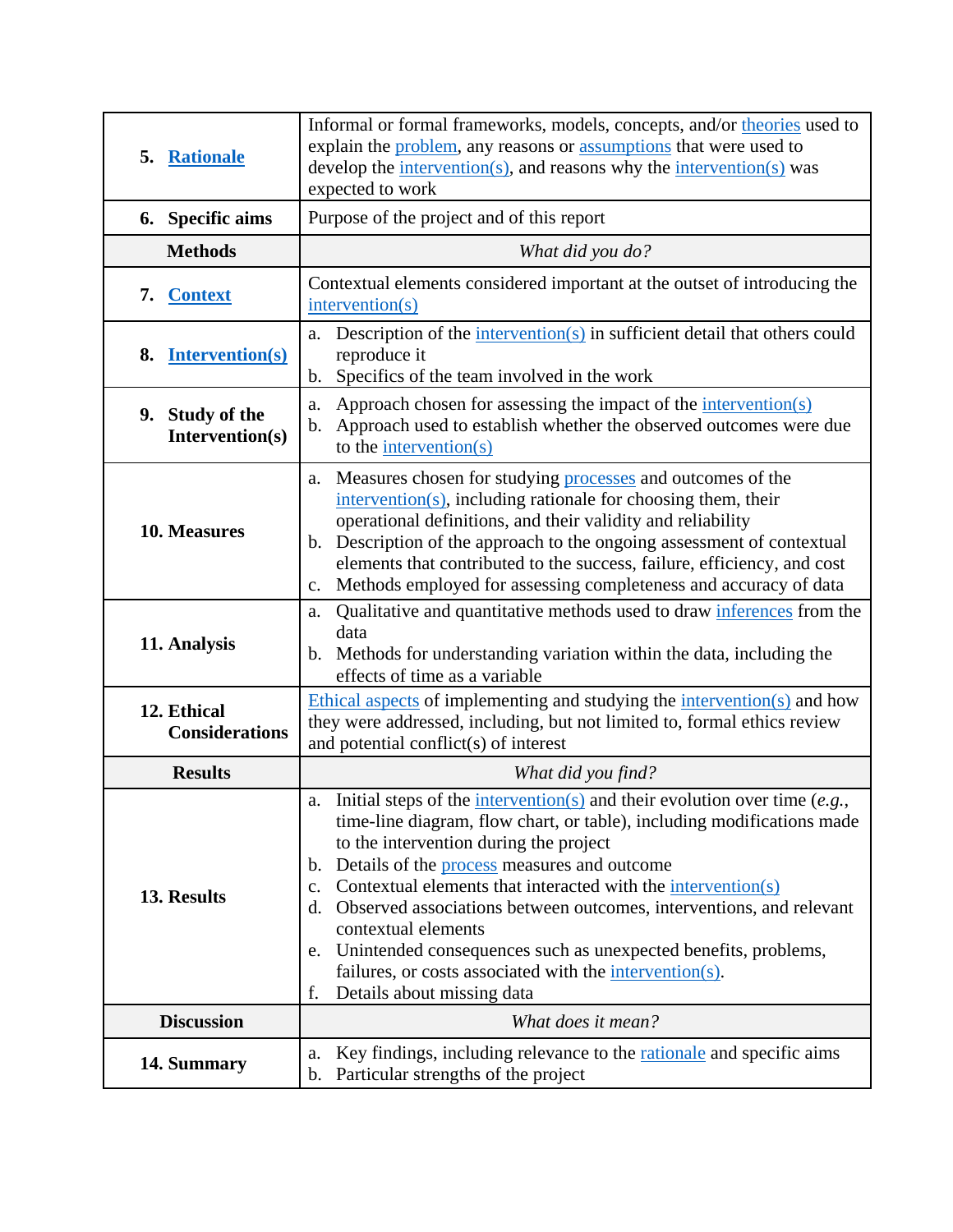| 15. Interpretation       | Nature of the association between the intervention(s) and the<br>a.<br>outcomes<br>Comparison of results with findings from other publications<br>b.<br>Impact of the project on people and systems<br>c.<br>Reasons for any differences between observed and anticipated<br>d.<br>outcomes, including the influence of context<br>Costs and strategic trade-offs, including opportunity costs<br>e. |
|--------------------------|------------------------------------------------------------------------------------------------------------------------------------------------------------------------------------------------------------------------------------------------------------------------------------------------------------------------------------------------------------------------------------------------------|
| 16. Limitations          | Limits to the generalizability of the work<br>a.<br>Factors that might have limited internal validity such as confounding,<br>$\mathbf b$ .<br>bias, or imprecision in the design, methods, measurement, or analysis<br>Efforts made to minimize and adjust for limitations<br>C.                                                                                                                    |
| <b>17. Conclusions</b>   | Usefulness of the work<br>a.<br>Sustainability<br>b.<br>Potential for spread to other contexts<br>c.<br>Implications for practice and for further study in the field<br>d.<br>Suggested next steps<br>e.                                                                                                                                                                                             |
| <b>Other information</b> |                                                                                                                                                                                                                                                                                                                                                                                                      |
| 18. Funding              | Sources of funding that supported this work. Role, if any, of the funding<br>organization in the design, implementation, interpretation, and reporting                                                                                                                                                                                                                                               |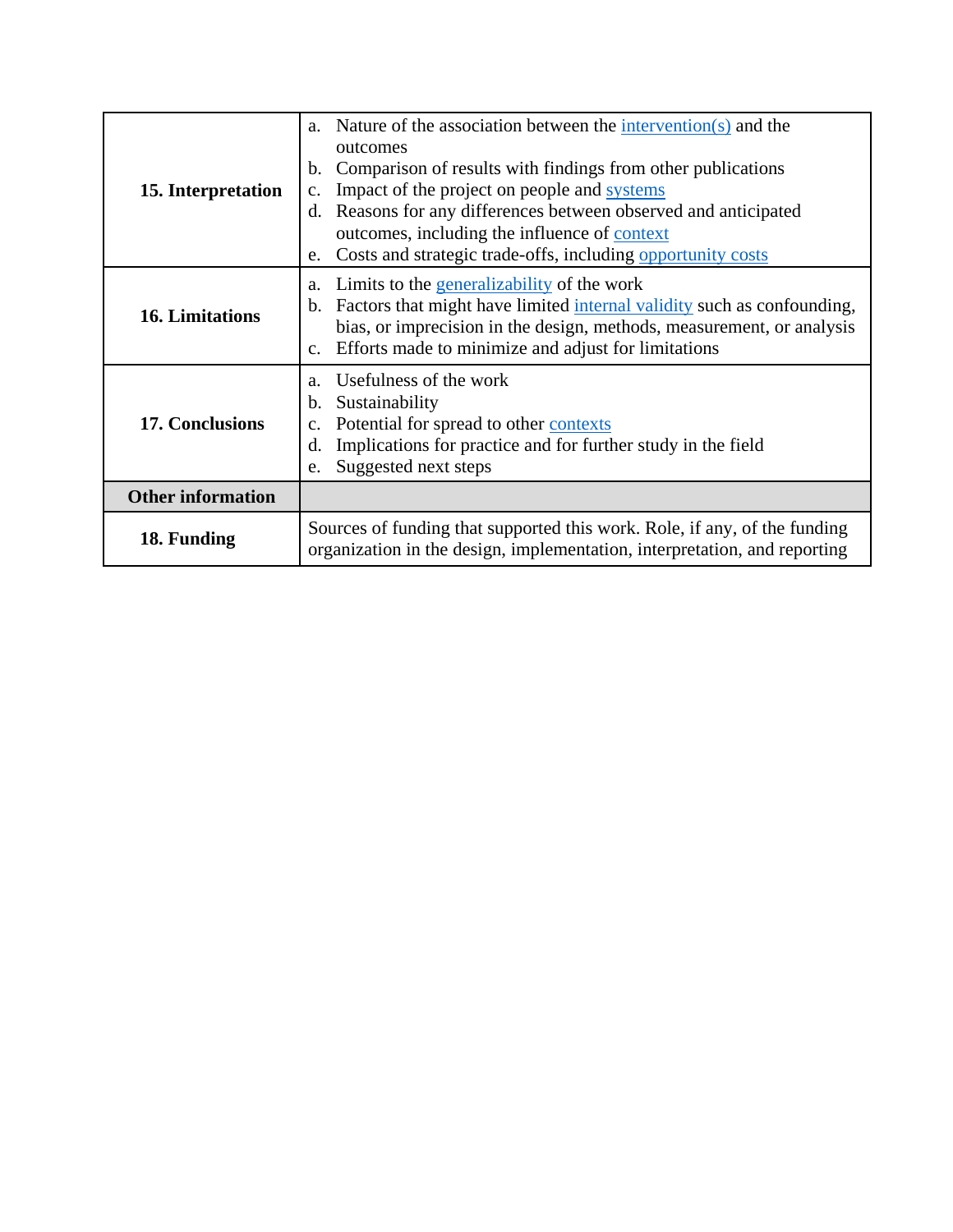**Table 2. Glossary of key terms used in SQUIRE 2.0. This Glossary provides the intended meaning of selected words and phrases as they are used in the SQUIRE 2.0 Guidelines. They may, and often do, have different meanings in other disciplines, situations, and settings.**

### <span id="page-3-2"></span>**Assumptions**

Reasons for choosing the activities and tools used to bring about changes in healthcare services at the [system](#page-4-0) level.

### <span id="page-3-3"></span>**Context**

Physical and sociocultural makeup of the local environment (for example, external environmental factors, organizational dynamics, collaboration, resources, leadership, and the like), and the interpretation of these factors ("sense-making") by the healthcare delivery professionals, patients, and caregivers that can affect the effectiveness and [generalizability](#page-3-7) of [intervention\(s\).](#page-3-0)

### <span id="page-3-5"></span>**Ethical aspects**

The value of [system-](#page-4-0)level [initiatives](#page-3-1) relative to their potential for harm, burden, and cost to the stakeholders. Potential harms particularly associated with efforts to improve the quality, safety, and value of healthcare services include [opportunity costs,](#page-3-6) invasion of privacy, and staff distress resulting from disclosure of poor performance.

### <span id="page-3-7"></span>**Generalizability**

The likelihood that the [intervention\(s\)](#page-3-0) in a particular report would produce similar results in other settings, situations, or environments (also referred to as external validity).

### <span id="page-3-9"></span>**Healthcare improvement**

Any systematic effort intended to raise the quality, safety, and value of healthcare services, usually done at the [system](#page-4-0) level. We encourage the use of this phrase rather than "quality improvement," which often refers to more narrowly defined approaches.

#### <span id="page-3-4"></span>**Inferences**

The meaning of findings or data, as interpreted by the stakeholders in healthcare services – improvers, healthcare delivery professionals, and/or patients and families

#### <span id="page-3-1"></span>**Initiative**

A broad term that can refer to organization-wide programs, narrowly focused projects, or the details of specific interventions (for example, planning, execution, and assessment)

#### <span id="page-3-8"></span>**Internal validity**

Demonstrable, credible evidence for efficacy (meaningful impact or change) resulting from introduction of a specific intervention into a particular healthcare [system.](#page-4-0)

#### <span id="page-3-0"></span>**Intervention(s)**

The specific activities and tools introduced into a healthcare [system](#page-4-0) with the aim of changing its performance for the better. Complete description of an intervention includes its inputs, internal activities, and outputs (in the form of a logic model, for example), and the mechanism(s) by which these components are expected to produce changes in a [system's](#page-4-0) performance.

### <span id="page-3-6"></span>**Opportunity costs**